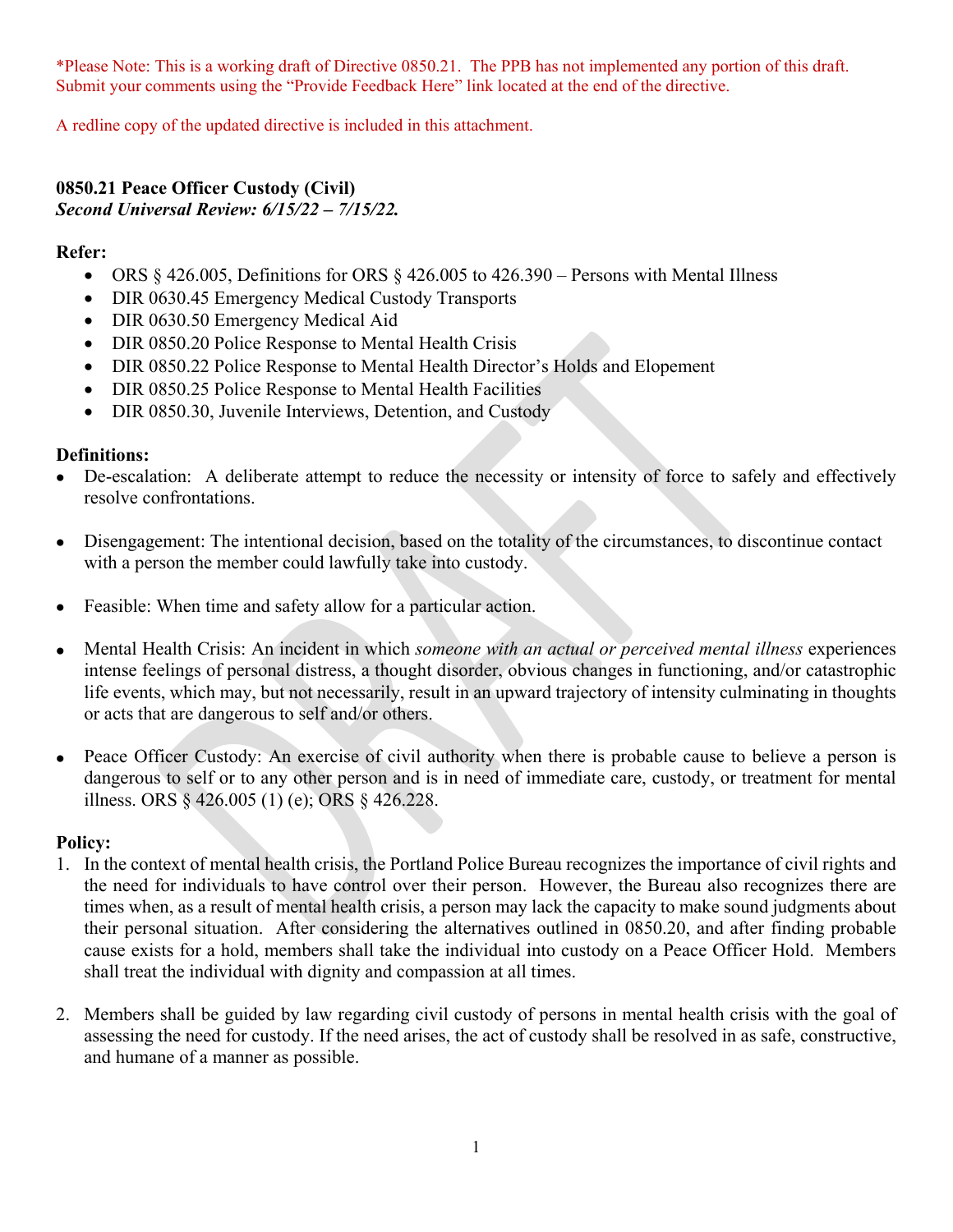\*Please Note: This is a working draft of Directive 0850.21. The PPB has not implemented any portion of this draft. Submit your comments using the "Provide Feedback Here" link located at the end of the directive.

A redline copy of the updated directive is included in this attachment.

3. A member's ability to manage custody by this expectation is of critical importance to the involved person, the involved person's support system, community members, mental health providers, and the Police Bureau.

### **Procedure:**

- 1. Peace Officer Custody:
	- 1.1. Members may take a person into peace officer custody if the member has probable cause to believe the person is dangerous to self or to any other person and needs immediate care, custody or treatment for mental illness.
	- 1.2. Before taking a person into peace officer custody for a mental health evaluation, members shall:
		- 1.2.1. Develop and communicate a tactical plan, when feasible, to participating members, to take advantage of the most effective options that may safely resolve the incident.
			- 1.2.1.1. When making a tactical plan, members should consider the following resources and strategies:
				- 1.2.1.1.1. Requesting specialized units such as Enhanced Crisis Intervention Team (ECIT) members or the Crisis Negotiation Team (CNT);
				- 1.2.1.1.2. Consulting with a mental health provider;
				- 1.2.1.1.3. Surveillance;
				- 1.2.1.1.4. Area Containment;
				- 1.2.1.1.5. Requesting more resources/summoning reinforcements;
				- 1.2.1.1.6. Delaying arrest (get a warrant, or try different time/place);
				- 1.2.1.1.7. Using time, distance, and communication to attempt to de-escalate the person; and
				- 1.2.1.1.8. Disengagement with a plan to resolve later.
		- 1.2.2. Transport or facilitate the transport of the person to the appropriate secure evaluation facility or nearest designated hospital emergency department that conducts mental health evaluations. Refer to Directives 0630.45 Emergency Medical Custody Transports and 0630.50 Emergency Medical Aid for additional information.
	- 1.3. Juveniles may be taken into civil custody for a mental health evaluation under the same legal standard as adults. Members shall notify the juvenile's legal guardian or the Department of Human Services before transport to a secure evaluation facility or nearest designated hospital emergency department that conducts mental health evaluations.
- 2. Member Responsibilities:
	- 2.1. When a member takes a person into custody under the member's peace officer authority, the member shall complete a Report of Peace Officer Custody of an Allegedly Mentally Ill Person (this is Form MHD [ORS § 426.228] of the Mental Health Division of the Oregon Health Authority). Members shall provide the report to AMR or, in those extraordinary circumstances when the officer provides transport, the treating physician at the hospital or Unity Center.
	- 2.2. When a member takes a person into custody under the direction of the Community Mental Health Program Director or designee, the member shall provide the custody report of the Community Mental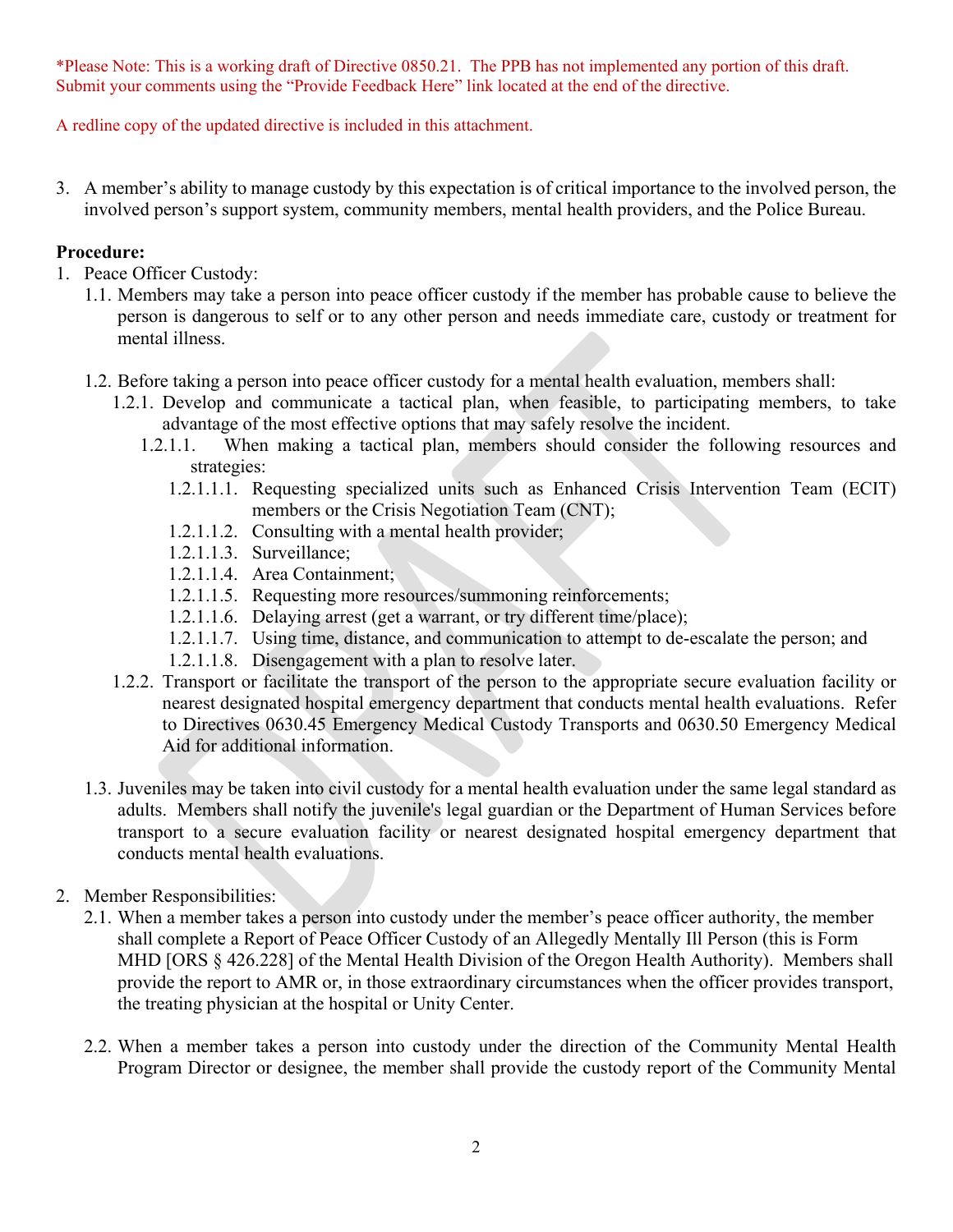\*Please Note: This is a working draft of Directive 0850.21. The PPB has not implemented any portion of this draft. Submit your comments using the "Provide Feedback Here" link located at the end of the directive.

A redline copy of the updated directive is included in this attachment.

Health Program Director or designee to AMR or, in those extraordinary circumstances when the officer provides transport, the treating physician at the hospital or Unity Center.

- 2.3. The member shall submit a copy of the Report of Peace Officer Custody of an Allegedly Mentally Ill Person, along with an original police report about the incident, to their supervisor before the end of shift.
- 3. Supervisor Responsibilities:
	- 3.1. Supervisors shall ensure their members follow the reporting requirements for peace officer custody.

### **History:**

- Originating Directive Date: 05/02/17
- Last Revision Signed: 11/18/20
	- o Effective Date: 12/18/20
- Next Review Date: 12/18/21

[Provide Feedback Here.](https://www.surveymonkey.com/r/23STRLF)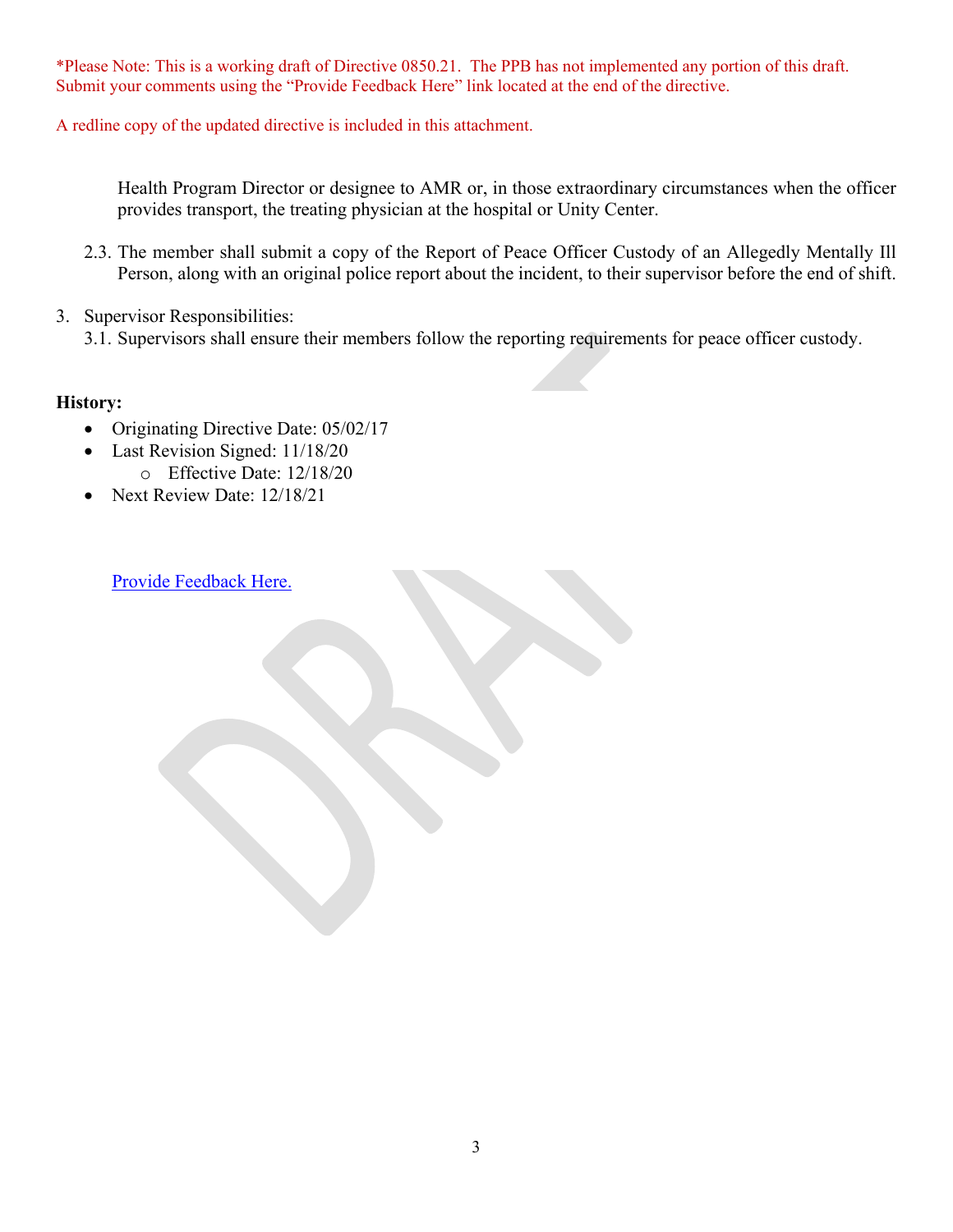# **0850.21 Peace Officer Custody (Civil)**

# **Refer:**

- ORS  $§$  426.005, Definitions for ORS  $§$  426.005 to 426.390 Persons with Mental Illness
- DIR 6300630.45 Emergency Medical Custody Transports
- DIR 6300630.50 Emergency Medical Aid
- DIR 8500850.20 Police Response to Mental Health Crisis
- DIR 8500850.22 Police Response to Mental Health Director's Holds and Elopement
- DIR 8500850.25 Police Response to Mental Health Facilities
- DIR 0850.30, Juvenile Interviews, Detention, and Custody

# **Definitions:**

- De-escalation: A deliberate attempt to reduce the necessity or intensity of force to safely and effectively resolve confrontations or resolve confrontations.
- Disengagement: The intentional decision, based on the totality of the circumstances, to discontinue contact with a person the member could lawfully take into custody.
- Feasible: When time and safety allow for a particular action.
- Mental Health Crisis: An incident in which *someone with an actual or perceived mental illness* experiences intense feelings of personal distress (e.g. anxiety, depression, anger, fear, panic, hopelessness), a thought disorder (e.g. visual or auditory hallucinations, delusions, sensory impairment or cognitive impairment), obvious changes in functioning (e.g. neglect of personal hygiene), and/or catastrophic life events (e.g. disruptions in personal relationships, support systems or living arrangements; loss of autonomy or parental rights; victimization or natural disasters), which may, but not necessarily, result in an upward trajectory of intensity culminating in thoughts or acts that are dangerous to self and/or others.
- Peace Officer Custody: An exercise of civil authority when there is probable cause to believe a person is dangerous to self or to any other person and is in need of immediate care, custody, or treatment for mental illness. ORS § 426.005 (1) (e); ORS § 426.228.

# **Policy:**

- 1. In the context of mental health crisis, the Portland Police Bureau recognizes the importance of civil rights and the need for individuals to have control over their person. However, the **Police** Bureau also recognizes there are times when, as a result of mental health crisis, a person may lack the capacity to make sound judgments about their personal situation. After considering the alternatives outlined in 8500850.20, and after finding probable cause exists for a hold, members shall take the individual into custody on a Peace Officer Hold. Members shall treat the individual with dignity and compassion at all times.
- 2. Members shall be guided by law regarding civil custody of persons in mental health crisis with the goal of assessing the need for custody. If the need arises, the act of custody shall be resolved in as safe, constructive, and humane of a manner as possible.
- 3. A member's ability to manage custody by this expectation is of critical importance to the involved person, the involved person's support system, community members, mental health providers, and the Police Bureau.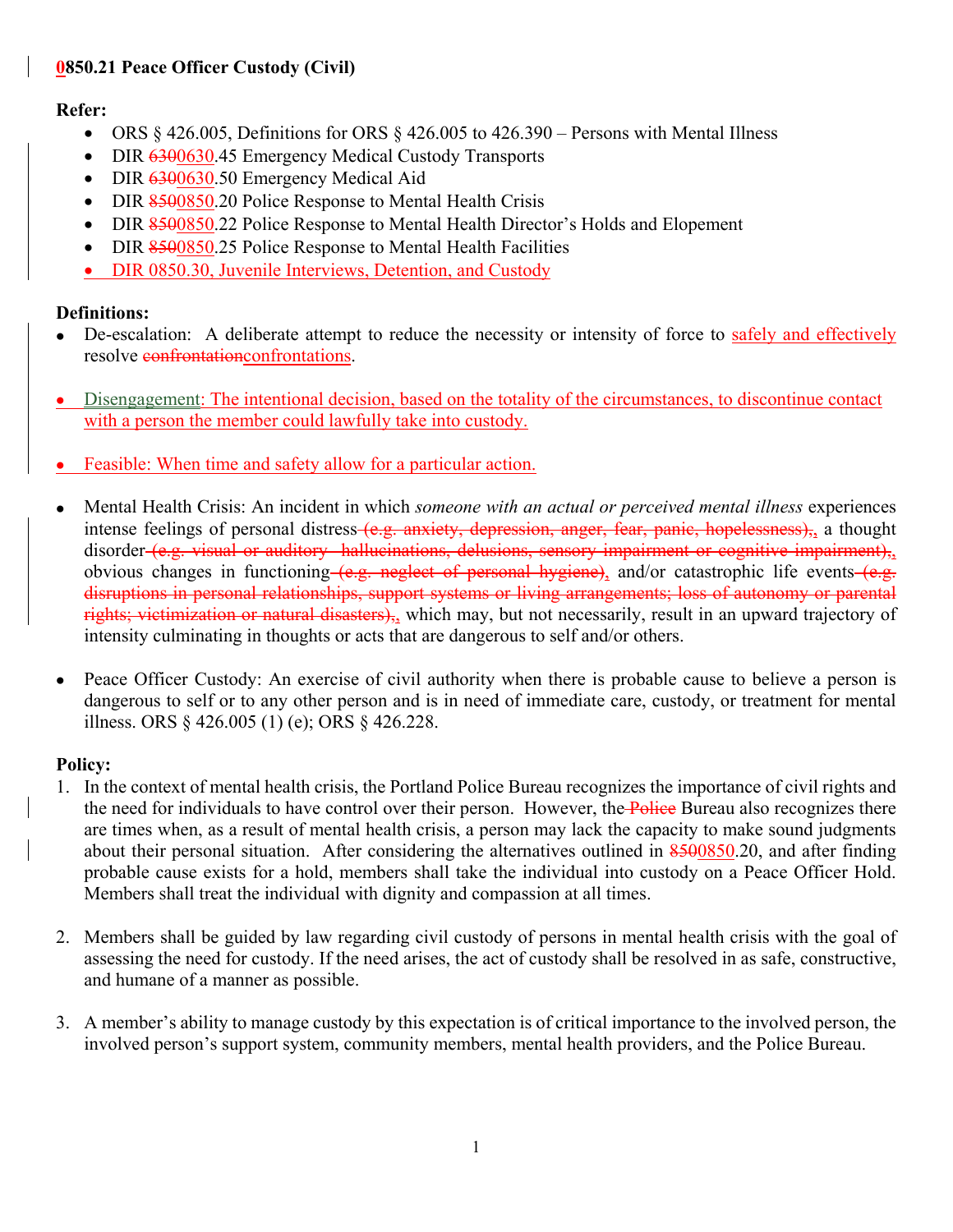# **Procedure:**

- 1. Peace Officer Custody:
	- 1.1. Members may take a person into peace officer custody if the member has probable cause to believe the person is dangerous to self or to any other person and is in need of needs immediate care, custody or treatment for mental illness.
	- 1.2. Before taking a person into peace officer custody for a mental health evaluation, members shall:
		- 1.2.1. Develop and communicate a tactical plan, when feasible, to participating members, so as to take advantage of the most effective options that may safely resolve the incident. Tactics
			- 1.2.1.1. When making a tactical plan, members should consider in devising a tactical plan include, but are not limited to, the following ("ROADMAP" is a mnemonic device that assists members in remembering tactics taught in training): resources and strategies:
			- 1.2.1.2. **R** Request Requesting specialized units,
				- 1.2.1.2.1.1.2.1.1.1. Evaluate the need for assistance from individuals with additional training in working with mental health crisis situations (e.g. such as Enhanced Crisis Intervention Team (ECIT) members, Project Respond, or the Crisis Negotiation Team (CNT). When needed, assistance may be requested through the Bureau of Emergency Communications (BOEC). );
				- 1.2.1.2.2.1.2.1.1.2. Evaluate the need for possible consultation Consulting with a mental health provider (Refer to the Behavioral Health Unit's Community Mental Health Resources Guide), and/or anyone else the member deems appropriate.;
				- 1.2.1.2.3.1.2.1.1.3. **O -** Observe or use Surveillance to monitor subject or situation,;
				- 1.2.1.2.4.1.2.1.1.4. **A –** Area Containment (perimeter, containment),;
				- 1.2.1.1.5. **D –** Disengage with a plan to resolve later, Requesting more resources/summoning reinforcements;

Delaying arrest

- 1.2.1.2.5. Disengagement is a tactic to be considered to reduce undue safety risk to the member, the involved persons, or others. Members will consult with a supervisor to determine whether to make contact at a different time or under different circumstances. The tactic requires members to complete a general offense report and notify the Multnomah County Call Center of the situation (e.g. name, date of birth, disposition).
- 1.2.1.3. **M**  More Resources/Summon Reinforcements,
	- 1.2.1.3.1.1.2.1.1.6. **A** Arrest Delayed (get a warrant, or try different time/place),
	- 1.2.1.3.2.1.2.1.1.7. **P –** Patience. UseUsing time, distance, and communication to attempt to de-escalate the subject.person; and
	- 1.2.1.1.8. Disengagement with a plan to resolve later.
- 1.2.2. Transport or facilitate the transport of the *individual* person to the appropriate secure evaluation facility or nearest designated hospital emergency department that conducts mental health evaluations. Refer to Directives 6300630.45 Emergency Medical Custody Transports and 6300630.50 Emergency Medical Aid for additional information.
- 1.3. Juveniles may be taken into civil custody for a mental health evaluation under the same legal standard as adults. Members willshall notify the juvenile's legal guardian or the Department of Human Services prior tobefore transport to a secure evaluation facility or nearest designated hospital emergency department that conducts mental health evaluations.
- 2. Member Responsibilities: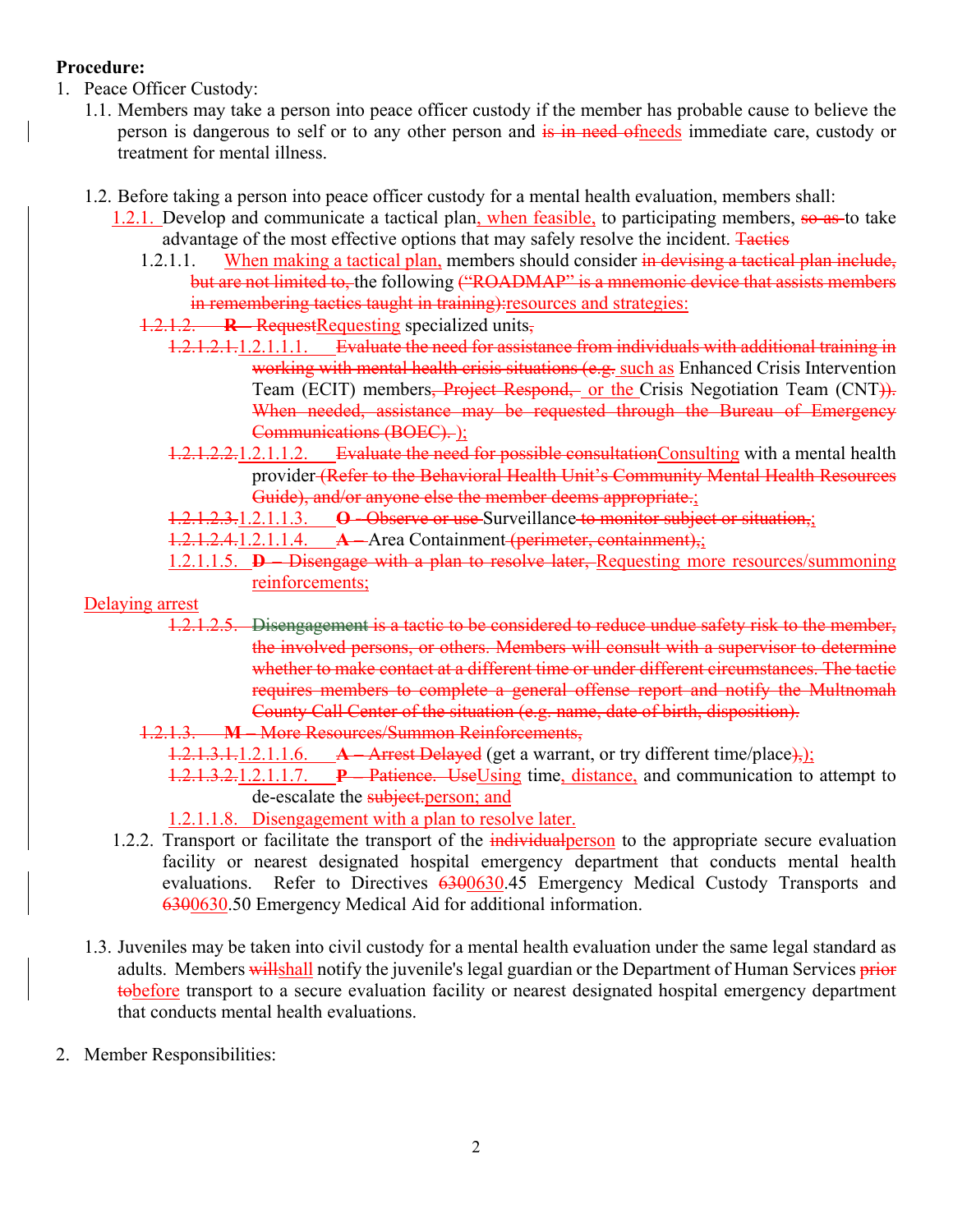- 2.1. When a member takes a person into custody under the member's peace officer authority, the member willshall complete a Report of Peace Officer Custody of an Allegedly Mentally Ill Person (this is Form MHD [ORS § 426.228] of the Mental Health Division of the Oregon Health Authority). Members shall provide the report to AMR or, in those extraordinary circumstances when the officer provides transport, the treating physician at the hospital or Unity Center.
- 2.2. When a member takes a person into custody under the direction of the Community Mental Health Program Director or designee, the member shall provide the custody report of the Community Mental Health Program Director or designee to AMR or, in those extraordinary circumstances when the officer provides transport, the treating physician at the hospital or Unity Center.
- 2.3. The member willshall submit a copy of the Report of Peace Officer Custody of an Allegedly Mentally Ill Person, along with an original police report about the incident, to their supervisor before the end of shift.
- 3. Supervisor Responsibilities:
	- 3.1. Supervisors willshall ensure their members follow the reporting requirements for peace officer custody.

# **History:**

- Originating Directive Date: 05/02/17
- Last Revision Signed: 11/18/20
	- o Effective Date: 12/18/20
- Next Review Date: 12/18/21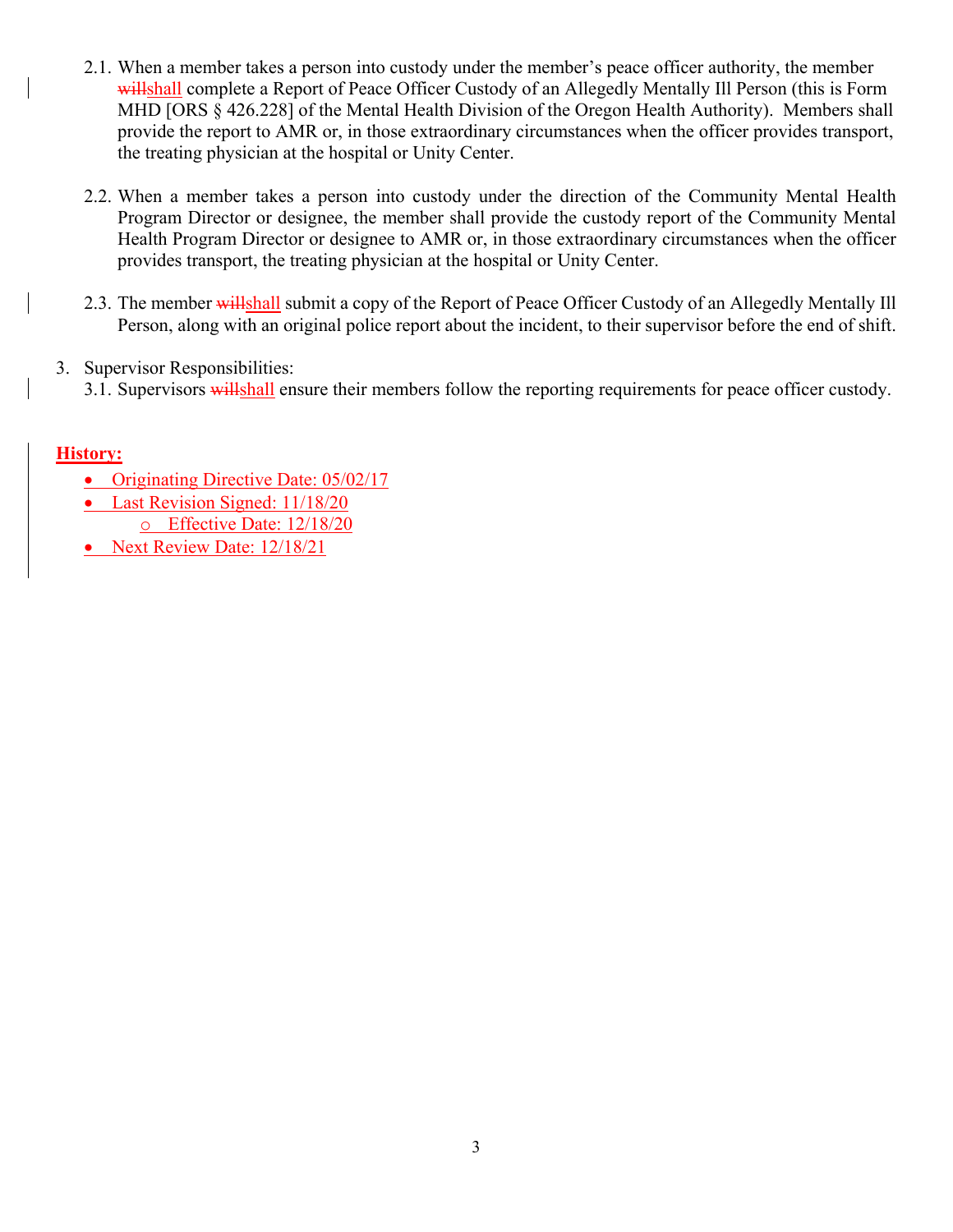# #1

# **COMPLETE**

| Collector:            | Web Link 1 (Web Link)               |
|-----------------------|-------------------------------------|
| Started:              | Sunday, January 16, 2022 2:55:28 PM |
| <b>Last Modified:</b> | Sunday, January 16, 2022 2:56:02 PM |
| Time Spent:           | 00:00:34                            |

Page 1

#### **Q1**

Please provide feedback for this directive

- 2.1 and 1.2.2 both seem to apply to similar or the same situations, but define expected behavior differently; one suggests members transport people in custody themselves, another directs members to use AMR.

- 1.2 is potentially awkward in that it says members must take action per 1.2.2 before taking subjects into custody, but completion of 1.2.2 implies the subject is in some sort of custody.

- Section 2 makes explicit reference to AMR, but that is subject to change; maybe it should refer to a Multnomah County licensed ambulance provider?

## **Q2**

Contact Information (optional - your name will be visible on PPB's website)

Name **Nathan Castle**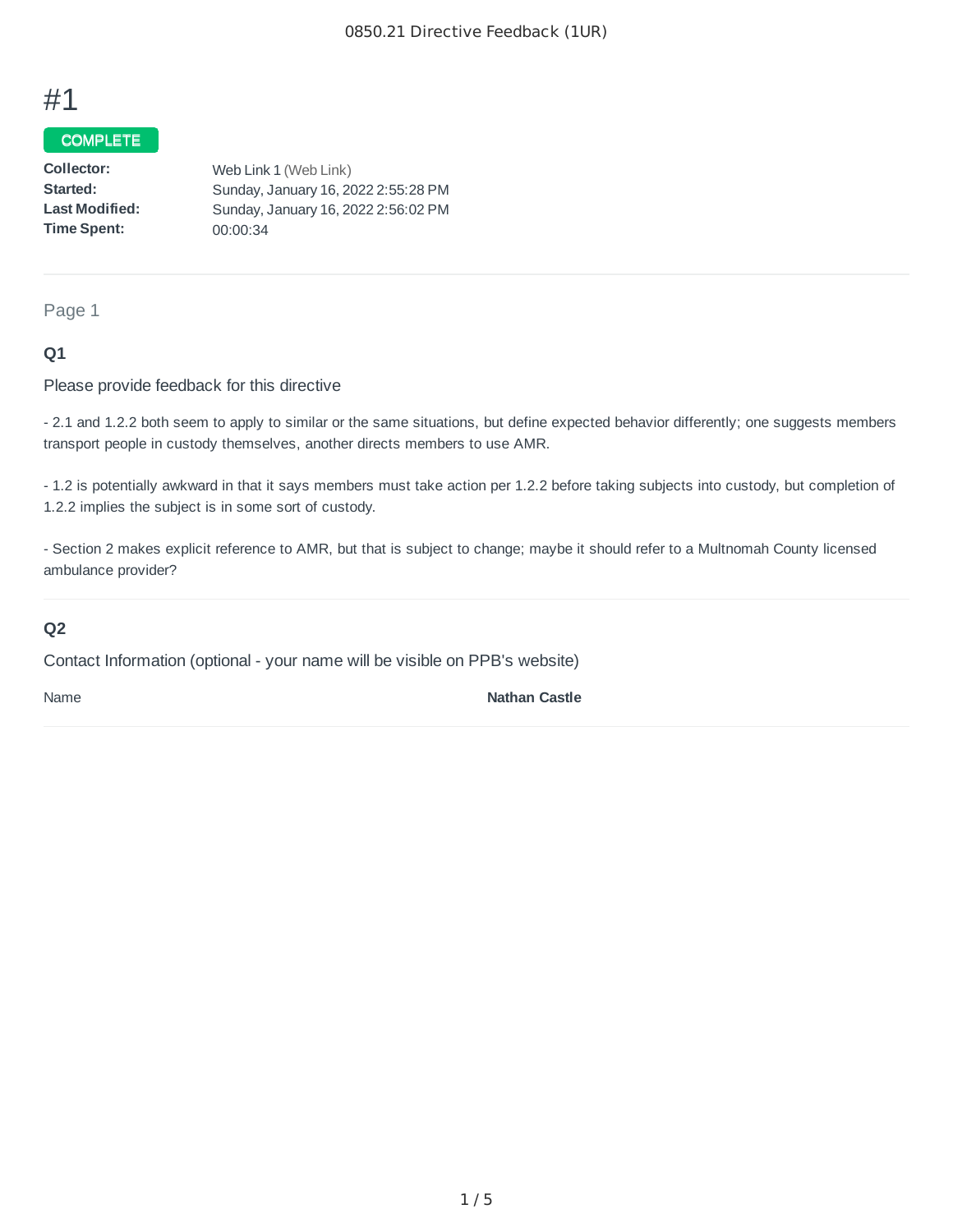

# **COMPLETE**

| Collector:            | Web Link 1 (Web Link)               |
|-----------------------|-------------------------------------|
| Started:              | Sunday, January 16, 2022 4:48:12 PM |
| <b>Last Modified:</b> | Sunday, January 16, 2022 4:48:41 PM |
| <b>Time Spent:</b>    | 00:00:28                            |
|                       |                                     |

Page 1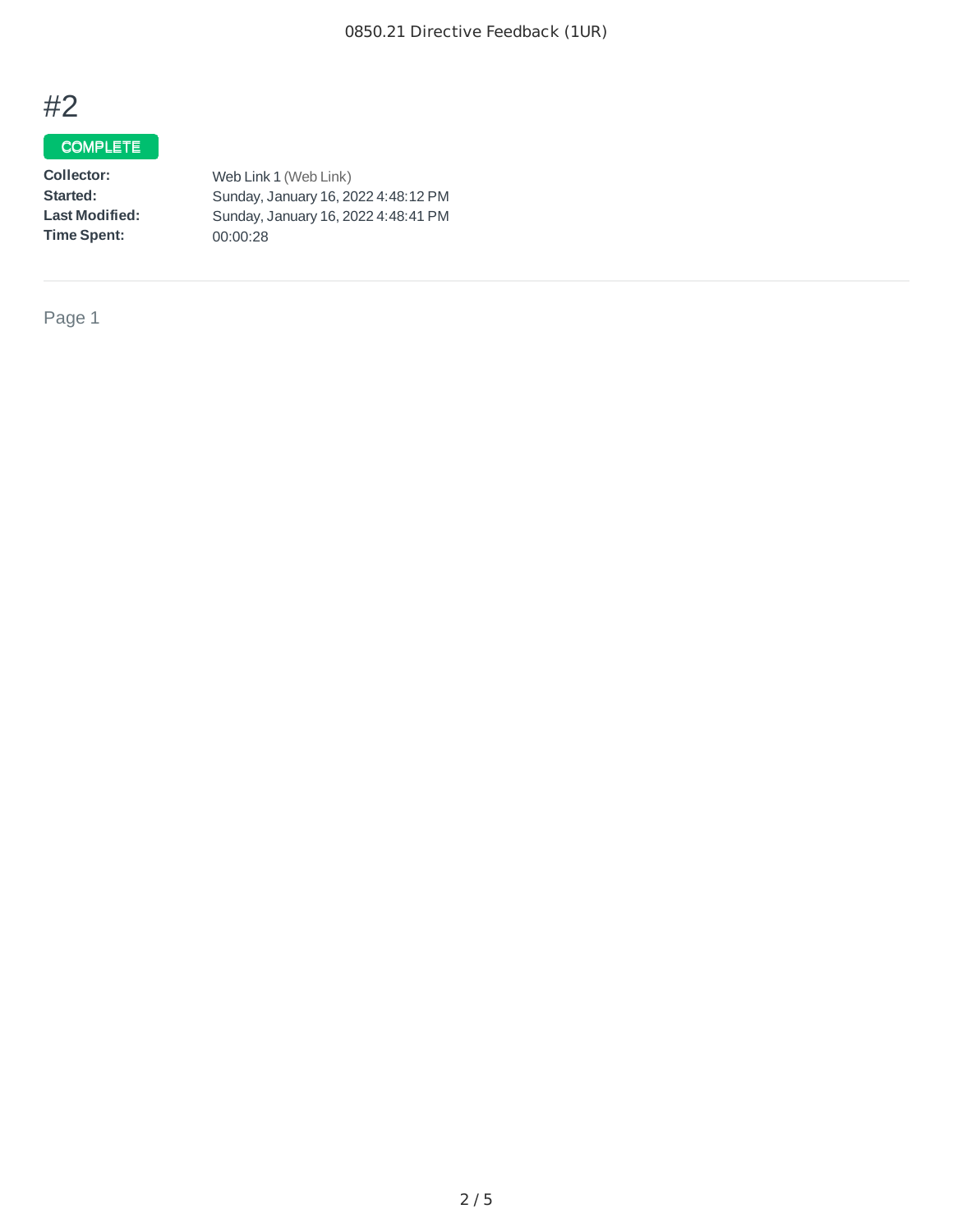### **Q1**

Please provide feedback for this directive

#### COMMENTS ON MENTAL HEALTH, CUSTODY, IMMIGRATION AND OTHER DIRECTIVES, JANUARY 2022

To Chief Lovell, Capt. Parman, Lieutenant Morgan, PPB Policy Analysts, Compliance Officer/Community Liaison Team, Portland Committee on Community Engaged Policing, US Dept. of Justice, Citizen Review Committee and the Portland Police Bureau:

Below are Portland Copwatch's comments on the 13 of the 15 Directives posted for review in January . The "First Universal Review" is particularly challenging, not only because of the very short (15 day) timeline, but because it is difficult to know if the Bureau intends to make any changes to the policies. Because the public is presented with the policies as they currently exist, it is extremely challenging to determine if any changes were made between the last Second Universal Review and the present time. We strongly suggest that the Bureau include both (a) a statement of intent if there is a particular reason a Directive has been chosen and (b) a link to an existing implementation memo which might include a final redline of the previous iteration and the Bureau's reflections on public comments.

The wide variety of topics in this set of Directives is offset for us by the fact that we've made comments on all of them, except for 850.30 on Juveniles, previously. We've tried to indicate where the Bureau has made its (rare) changes reflective of our input. Otherwise, many of these comments are repeats of ones we made between January 2015 and January 2021.

Portland Copwatch (PCW) has chosen again not to comment on 660.32 Informant Processing because of the distasteful nature of such government-sponsored subterfuge, and 630.50 on Medical Aid, to which no changes have been made despite its previous posting in 2016.

We continue to ask that the Bureau add numbers or letters to the Definitions, Policy and Procedure sections to make them easier to reference. Our comments below refer to the Procedure section unless otherwise noted.

-------------

MENTAL HEALTH DIRECTIVES (last commented on April, 2020)

We begin with general comments we made when these Directives about Mental Health (850.20, 850.21, 850.22 and 850.25) were previously posted, updated here:

--Consistent Humanity Reminders: All four policies should reflect Policy Section 2 of 850.20 and Policy Section 1 of 850.25, which call on officers to treat people in mental health crisis "with dignity," "respect" (850.20) and "compassion" (850.25)-- "at all times" (also 820.25).

--References Mostly Fixed: We previously noted that all four Directives list "Definitions for ORS 426.005 to 426.390" in the Refer section and suggested the summary title "Persons With Mental Illness" be added. This was done in 850.20, 850.21 and 850.22. The summary title appears to be in the wrong place in 850.25.

--Memorize in Priority Order: We continue to believe the PPB should change its inadequate "ROADMAP" mnemonic for handling possible mental health crisis situations. The concept of "Patience" should not be the last item on the list. There are also two letter "A"s, with one standing for "Area Containment" and one for "Arrest Delayed," which can cause confusion. We suggested changing the mnemonic to "PD-MACRO," with the items listed as:

- \_\_Patience
- \_\_Disengagement
- \_\_More Resources
- \_\_Arrest Delayed
- \_\_Containment
- \_\_Request Specialized Units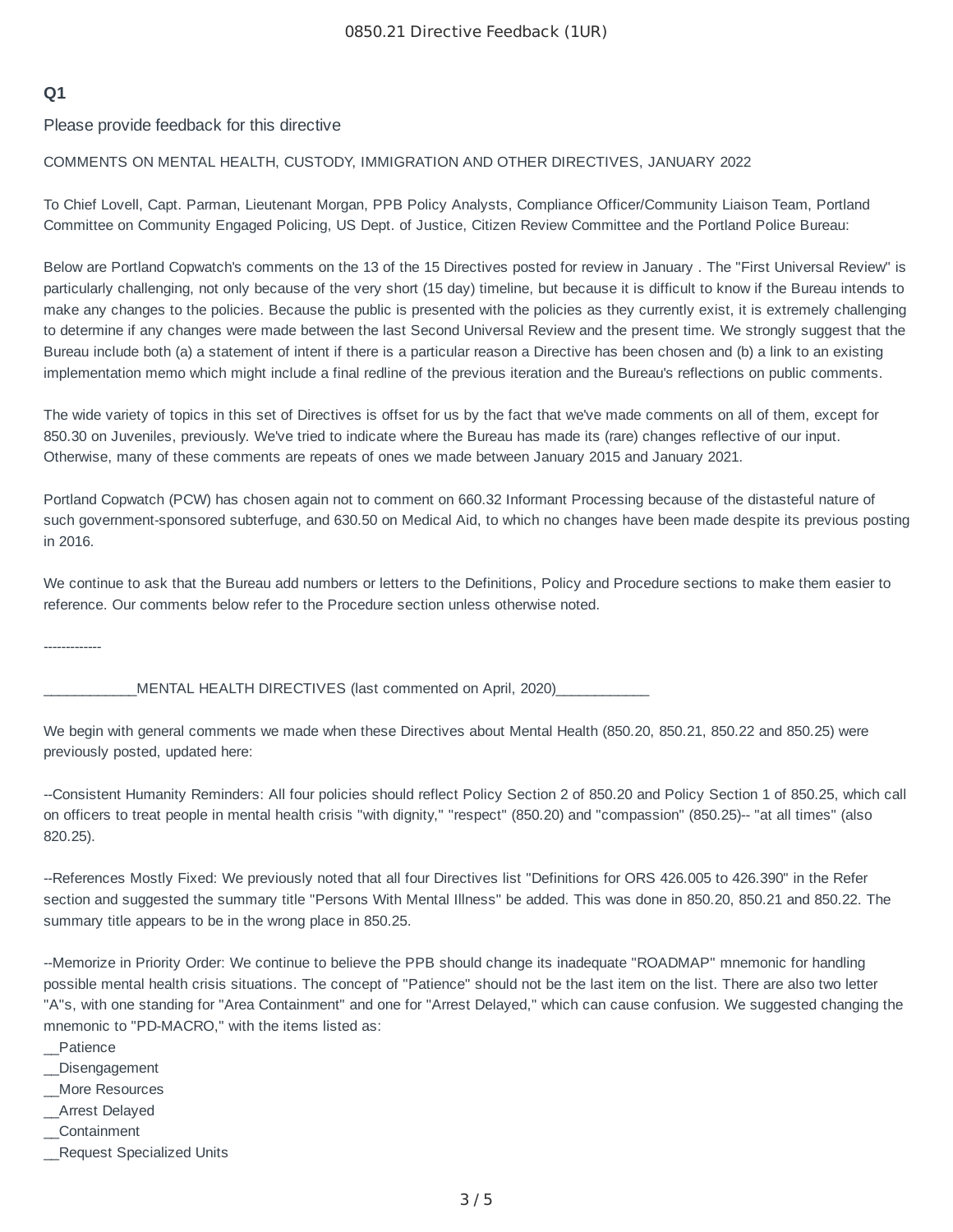#### 0850.21 Directive Feedback (1UR)

Observe or use surveillance.

"PD" should be easy for officers to remember, even though locals know our Department is the PPB. We note here again that officers can use all of these tactics (as well as non-engagement) on someone regardless of whether that person is in mental health crisis as alternatives to using force.

--Be Generic to Avoid Problems: For a few reasons, the Bureau should not refer to AMR, the private company which contracts for ambulance services in the County, in its policies. We suggest using a generic term about ambulances, especially if the Fire Bureau or other agency might transport the individuals, or if AMR ever changes its name. The Bureau has already shown a willingness to do so when references to the Unity Center were replaced by the generic term "secure evaluation facility."

--De-escalation Not About Stopping Using High Force Levels: PCW continues to urge the Bureau to define the term "de-escalation" to mean calming a situation down using verbal and physical tactics, not for lowering the amount of force already being used on a suspect (which is mitigation of force).

Here are comments on the four individual policies drawn from earlier input.

-------------

#### DIRECTIVE 850.21 PEACE OFFICER CUSTODY (CIVIL)

--Memorize in Priority Order: As noted in our introduction to these Directives, "ROADMAP" should be changed PD-MACRO (Section 1.2.1).

--Make Officers Think Through Custodies: A previous clause telling officers to consider the "totality of the circumstances, including.... the governmental interests at stake" when making a non-criminal detention still has not been reinserted. Examples of such interests should also be included.

--Use Appropriate Language Even When the State Does Not: Section 2.1 refers to ORS 426.228, whose title includes the phrase "An Allegedly Mentally Ill Person." Enlightened language use refers to persons with mental illness rather than making the adjective part of who they are; we don't say "a Cancerous person." So even if quoting the state statute, the PPB should either correct the language in brackets or explain the appropriate use in a separate sentence.

#### **CONCLUSION**

We recognize that the Directives development process has evolved since it began, particularly with the addition of redline versions and public comments posted in the Second Universal Review. There is still more to be gained by adding the information suggested in our introduction and holding public meetings to exchange ideas about suggested changes. Several advisory bodies including the Citizen Review Committee, Portland Committee on Community Engaged Policing and Training Advisory Council all have a stake in various Directives, but the first two only meet once a month and the latter only meets every two months, so they can't easily meet the Bureau's deadlines for input.

Many of these policies could help reduce harm against vulnerable parts of our population. However, the incidents of use of deadly force against people in mental health crisis continues unabated, with at least three of eight people shot by the PPB in crisis in 2021. Notably, the last time the Bureau was involved in this many deadly force incidents was 2005. Yet after nine years of oversight by the US Department of Justice, it seems the ideas of de-escalation and other tactics outlined in these policies are thrown out the window because an officer or officers default to pulling firearms, pile on an agitated person, or using so-called "less lethal" weapons. The number one priority should always be respecting the dignity and humanity of the civilian and making sure everyone gets to go home safe at night-- whether or not a suspected mental health issue is at play.

We appreciate being invited to provide input into the Bureau's policies. Our goal at Portland Copwatch is that so long as there is a P li B it h la b it h la b t lit d i was to the time to the time that the second the time that the time of the<br>P